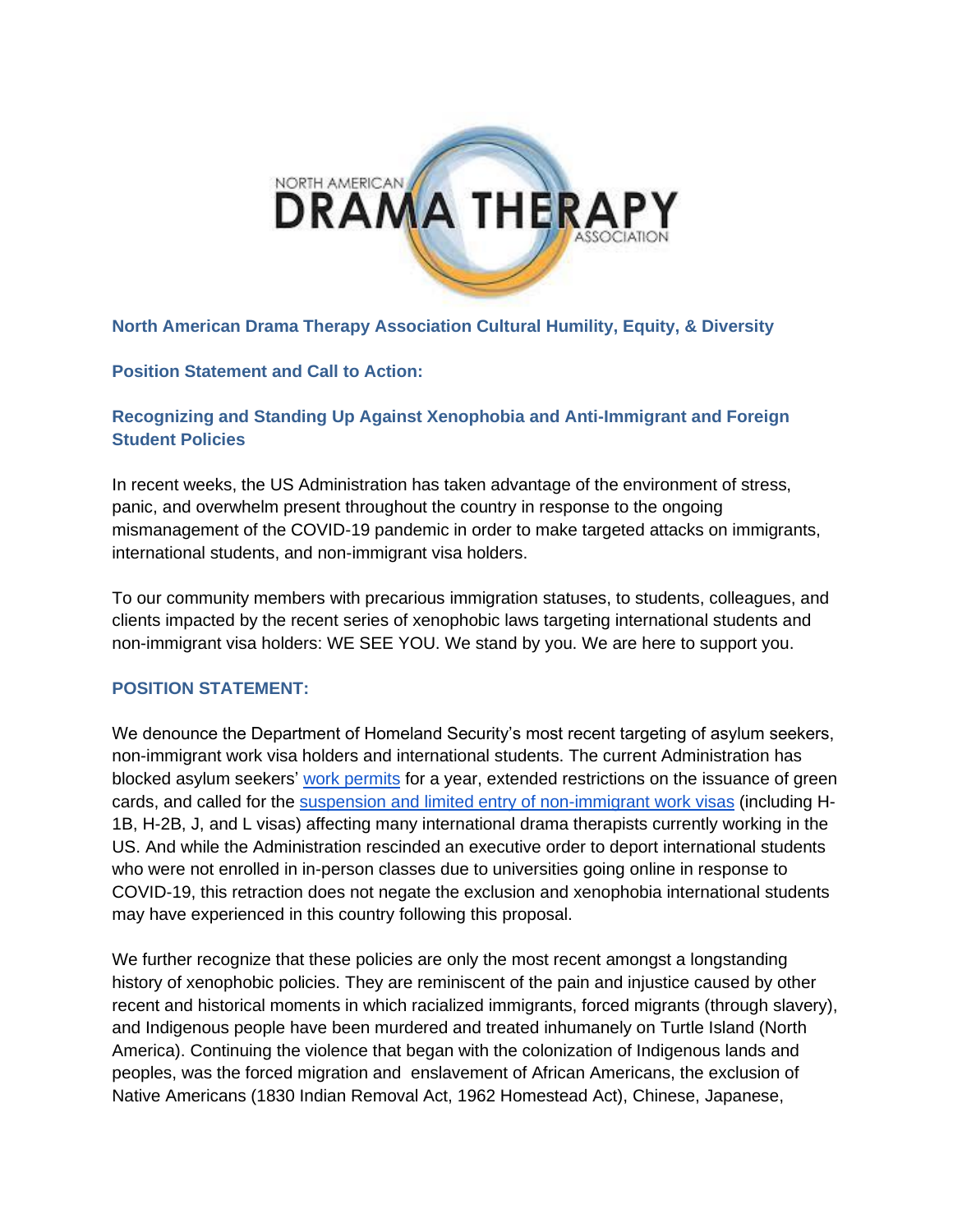Buddhists, Hindus, Muslims, Sikhs (The Immigration Act of 1917), the turning away of Jews escaping the Holocaust, the Japanese labor camps of the WWII-era, and Jim Crow laws. Learn more about countless state-based xenophobic violence through [The History of Racism and](https://www.racialequitytools.org/resourcefiles/racismimmigration-timeline.pdf)  [Immigration Timeline.](https://www.racialequitytools.org/resourcefiles/racismimmigration-timeline.pdf)

More recently, we recognize the nationwide targeting and violent raiding of Latinx communities by federal ICE officials; the proclamation enforcing a travel ban and immigration block on 13 countries with substantial Muslim populations (including Myanmar, where the Muslim minority is fleeing genocide); the Administration's attempts to dismantle DACA (Deferred Action for Childhood Arrivals), and the continued US border separation of asylum seeker families, and the detention of children in government facilities where sexual and physical abuse and horrific neglect occur. It is important to recognize the involvement of American and Canadian foreign policy in leading and supporting international wars which are destructive and destabilizing to several countries. Many of these people fleeing the very violence caused by North American superpowers in their homelands are being retargeted here in the US through the xenophobic and racist laws described above. We acknowledge the intersectionality of these oppressive practices and how they impact both people inside and outside the US. We stand with our international community in the desire to create a world free from violence, where all can be safe, and where no one is discriminated against, harmed, or murdered due to their nation of origin, racialized, or ethnic identity.

Trauma compounds upon trauma, and today, in the midst of a global pandemic, our international community members have been targeted again. The NADTA will not remain silent about how these policies and executive orders exclude and inhumanely scapegoat our international community.

We recognize that leaning into the prejudice and discrimination occurring against our international community members can fill us up with discomfort and despair; let us not forget that it was the activism, advocacy, and lawsuits filed by many of our universities that changed the discriminatory order against international students.

Let us engage with our response/ability to advocate and stand in solidarity with the communities impacted by exclusion and violence.

"Never doubt that a small group of thoughtful, committed citizens can change the world; indeed, it's the only thing that ever has." -Margaret Mead

Learn more about what you can do as a member of the drama therapy community.

### **ACTIONS TAKEN BY NADTA & OUR DRAMA THERAPY INSTITUTIONS - ACTIONS THAT YOU CAN TAKE**

We recognize that while international students are no longer at risk of being deported, that the threat has caused undue stress and potentially trauma for many students. Should you believe that connecting with other international students or with a mental health professional would be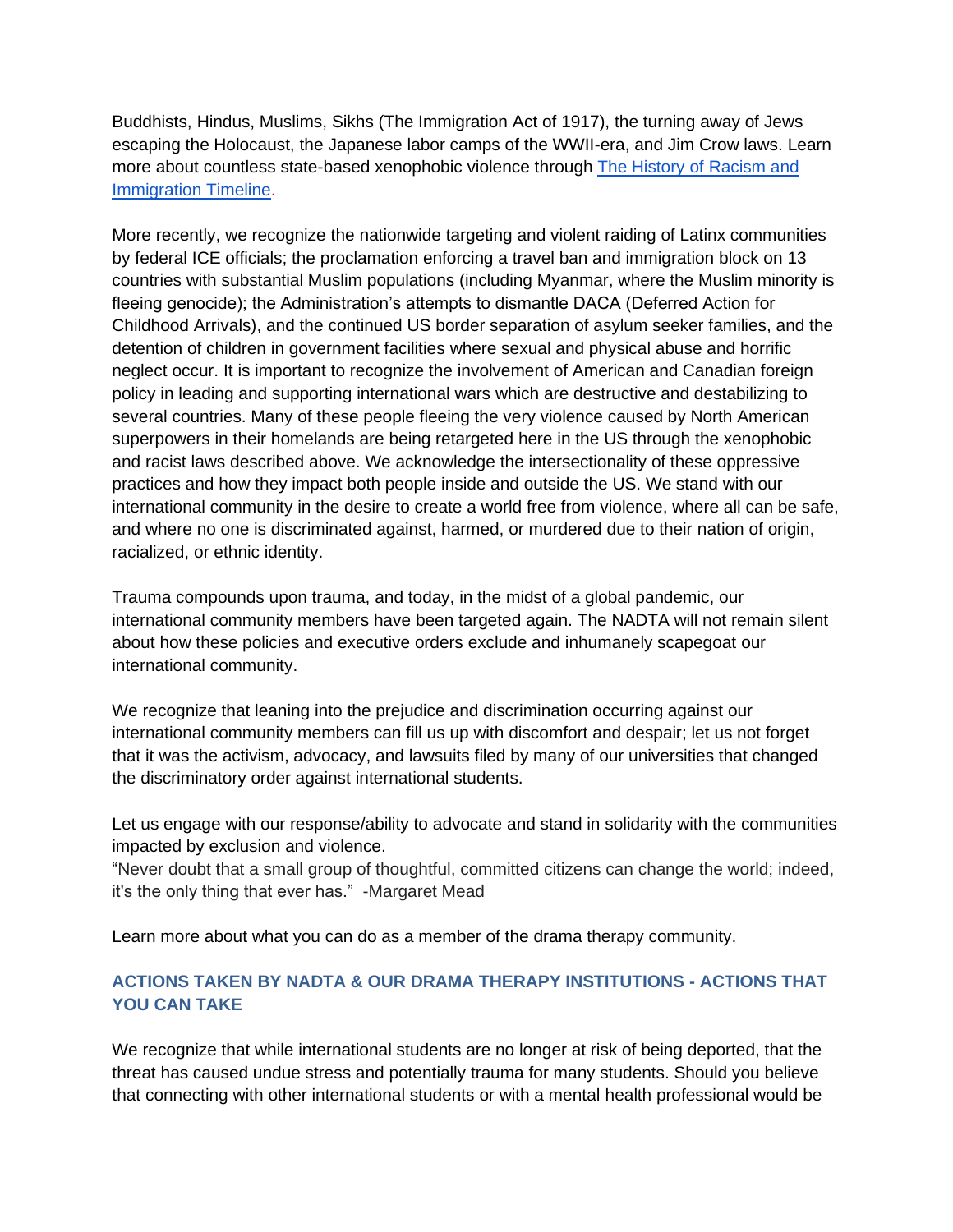supportive, contact your international student offices and university's counselling and development departments to learn about what services they offer students, particularly international students, during these nerve wracking times.

- Kansas State University:<https://www.k-state.edu/isss/> or email [isss@ksu.edu.](mailto:isss@ksu.edu)
- NYU:<https://www.nyu.edu/students/communities-and-groups/international-students.html> or email [ogs@nyu.edu](mailto:ogs@nyu.edu)
- CIIS:<https://www.ciis.edu/admissions-and-financial-aid/international-students> or [joconnor@ciis.edu](mailto:joconnor@ciis.edu) or 415-575-6157.
- Lesley University:<https://lesley.edu/life-at-lesley/global-education> or [global.ed@lesley.edu](mailto:global.ed@lesley.edu)
- Antioch University: [https://www.antioch.edu/seattle/admissions](https://www.antioch.edu/seattle/admissions-aid/admissions/international-student-assistance/)[aid/admissions/international-student-assistance/](https://www.antioch.edu/seattle/admissions-aid/admissions/international-student-assistance/)
- Concordia University: <http://www.concordia.ca/students/international.html>

# **RESOURCES FOR PEOPLE IN PRECARIOUS IMMIGRATION/STATUS SITUATIONS**

**[Study, project and emergency grants for BIPOC Creative Arts Therapy Students](https://www.arttherapystudies.com/?fbclid=IwAR2ZkFy59Mk_vR9fX9ptreRIyBAgrBVVvU9T6Php6rDC1tWxFxPFhZ6S3R4)** 

# **RESOURCES TO LEARN MORE AND ACTIONS TO RESIST XENOPHOBIC POLICIES**

**Call to Actio[n: \(Templates and Personalized Directives for Calls/Emails, and Petitions for](https://docs.google.com/document/d/1237MqzCVFgSjB15PKk8hCfF4ZWhrwbcWe0P4rgQkONE/mobilebasic)  [White House, Congress, Supreme Court, and additional organizations\)](https://docs.google.com/document/d/1237MqzCVFgSjB15PKk8hCfF4ZWhrwbcWe0P4rgQkONE/mobilebasic)**

**[Banning non-immigrant visas](https://www.stilt.com/blog/2020/06/june-2020-h1b-visa-ban/)**

**[USA Immigration Visas Explainer](https://www.reuters.com/article/us-usa-immigration-visas-explainer/explainer-who-is-affected-by-trumps-suspension-of-foreign-work-visas-idUSKBN23U302)**

**[H1B Work Visas](https://www.nytimes.com/2020/06/22/us/politics/trump-h1b-work-visas.html)**

**[Oppressive laws against asylum seekers](https://immigrationimpact.com/2020/06/24/asylum-seeker-work-permit/#.XwveuhOSmMq)**

## **AMERICA's HISTORY OF VIOLENCE AND EXCLUSION TOWARDS RACIALIZED IMMIGRANT COMMUNITIES**

**[The History of racism and immigration timeline](https://www.racialequitytools.org/resourcefiles/racismimmigration-timeline.pdf)** 

**[Immigration Raids](https://www.nytimes.com/2019/07/14/us/ice-immigration-raids.html)**

**[Politics Trump Travel Ban](https://www.nytimes.com/2020/01/31/us/politics/trump-travel-ban.html)**

**[Holding Immigrant Children](https://www.newyorker.com/news/q-and-a/inside-a-texas-building-where-the-government-is-holding-immigrant-children)**